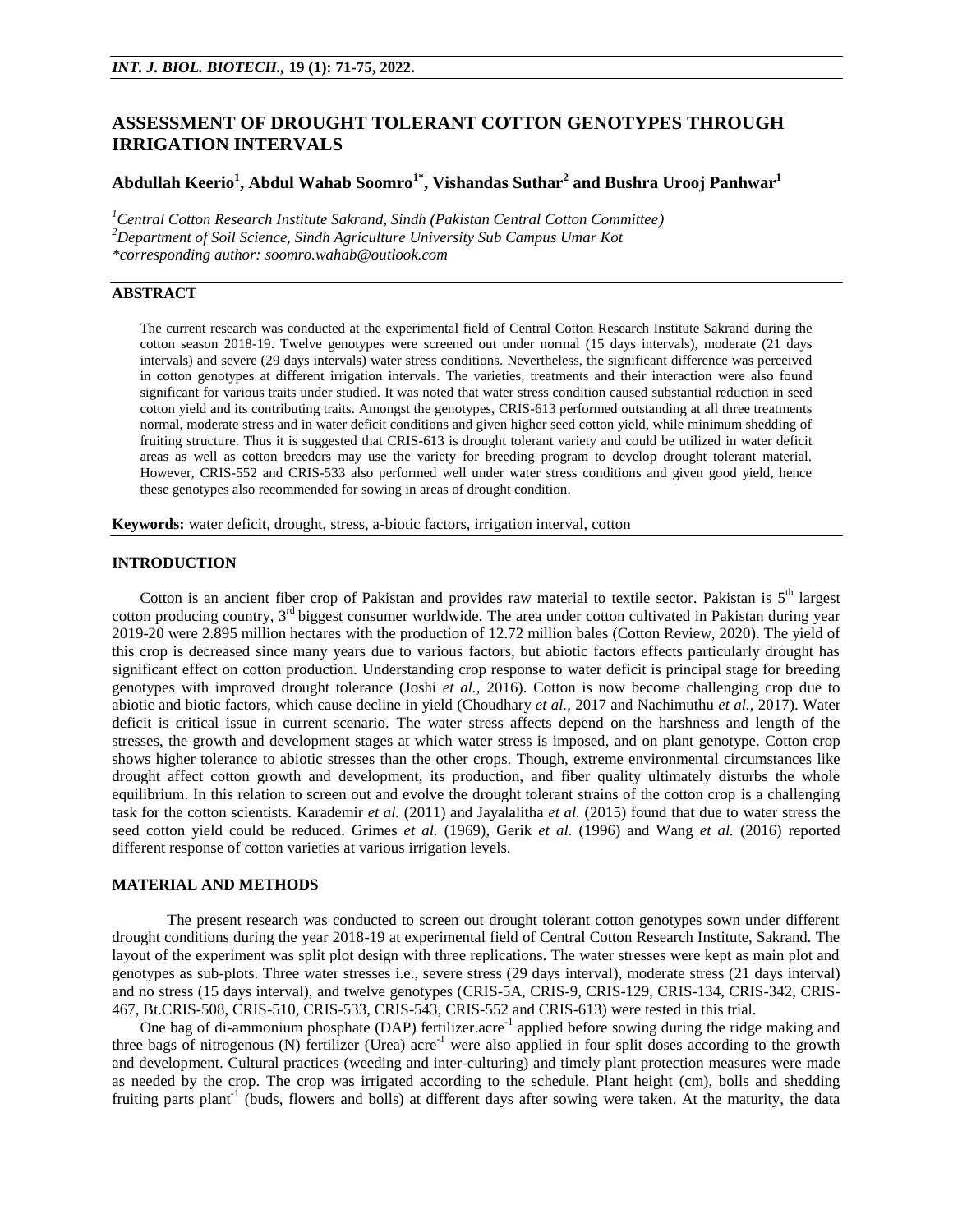regarding boll weight (g), seed index (g) and seed cotton yield (Kg ha<sup>-1</sup>) were also noted. The data was analyzed as ANOVA (analysis of variance) suggested by Gomez and Gomez (1984) by using factorial model and L.S.D at 5% and L.S.D at 1% probability was used to compare the means and calculated with statistical software Statistix-8.1. For analysis of variance and means were separated using Fisher's protected least significant difference (LSD) and the comparison of means were tested by Duncan Multiple Range Test (DRMT) at 5% and 1% using least significant difference (Steel and Torrie, 1980).

## **RESULTS AND DISCUSSION**

The data presented in Table-1 mean square values for yield and its contributing traits, which indicated that the varieties (V) were highly significant at 5% and 1% probability for all the characters studied and suggested sufficient genetic diversity among the genotypes. Nevertheless, the significant difference was perceived in cotton genotypes at different irrigation intervals. The treatments (T) also found highly significant for plant height (cm), sympodial branches, bolls, shedding of fruiting plant<sup>-1</sup> and seed cotton yield, it suggested that irrigation intervals have positive effect on these traits. The treatments showed non-significant boll weight and seed index. However, the interaction of varieties (V) with treatments (T) was found significant for bolls plant<sup>-1</sup>, seed index, shedding fruiting parts and seed cotton yield acre<sup>-1</sup>. Whereas, non-significant plant height, sympodial branches and boll weight. It was noted that varieties have performed well in all the treatments. Similar findings documented by Bakhsh *et al.* (2019), Ullah *et al.* (2018) and Veesar *et al.* (2018) about significant variation of genotypes and irrigation innervations.

The performance of cotton genotypes as given in Table 2 indicated that at normal conditions in treatment-1(T1) when eight irrigations were applied with 15 days interval, the genotype CRIS-467 height was higher as compared with others and CRIS-342 formed maximum sympodial branches plant<sup>-1</sup>. As regards with yield and its contributing traits, CRIS-613 performed well and formed maximum bolls plant<sup>-1</sup>, given big boll and produced maximum seed cotton yield acre<sup>-1</sup>. Whereas, the CRIS-552 was also second best genotypes which formed maximum bolls plant<sup>-1</sup> and given higher seed cotton yield acre<sup>-1</sup> as compared to other cotton genotypes. As regards with shedding fruiting parts plant<sup>-1</sup> (square, flower and bolls), the maximum shedding was noted in CRIS-467 which dropped maximum fruiting numbers viz. squares, flowers and bolls in normal conditions. While, minimum shedding fruiting parts were recorded in CRIS-613 that result of more number of boll formed and achieved maximum seed cotton yield. It is suggested that these two varieties CRIS-613 and CRIS-552 could prefer for sowing at normal conditions, where availability of proper irrigation. The results are in accord with Pettigrew (2004), Ullah *et al.* (2018), Veesar *et al.* (2018) and Bakhsh *et al.* (2019) who also reported that genotypes could perform better at optimum irrigations level.

| Source of<br>Variation         | D.F           | Plant<br>Height<br>(cm) | Sympodial<br><b>Branches</b><br>$Plant-1$ | <b>Bolls</b><br>$Plant-1$ | Boll<br>Weight<br>(g) | Seed<br>Index<br>(g) | Shedding<br>fruiting<br>Plant <sup>-1</sup> | Seed cotton<br>Yield<br>$(Kg \, \text{acre}^{-1})$ |
|--------------------------------|---------------|-------------------------|-------------------------------------------|---------------------------|-----------------------|----------------------|---------------------------------------------|----------------------------------------------------|
| Replication (R)                | 2             | 2073.81                 | 82.74                                     | 6.32                      | 0.01                  | 1.14                 | 2303.74                                     | 3906                                               |
| Varieties (V)                  | 11            | 1251.29**               | $50.04**$                                 | $213.31**$                | $0.57**$              | $1.49**$             | 1298.23**                                   | 100185**                                           |
| Error R x V                    | 22            | 61.27                   | 2.43                                      | 18.45                     | 0.08                  | 0.25                 | 118.78                                      | 4912                                               |
| Treatments (T)                 | $\mathcal{L}$ | $612.45**$              | $24.71**$                                 | $1001.49**$               | 0.01 <sup>ns</sup>    | 0.01 <sup>ns</sup>   | 1427.66**                                   | 243090**                                           |
| $V \times T$                   | 22            | $61.71^{ns}$            | $0.85^{ns}$                               | $28.13**$                 | 0.10 <sup>ns</sup>    | $0.62**$             | $63.03**$                                   | 12768**                                            |
| Error $R \times V \times T$    | 48            | 21.71                   | 2.38                                      | 28.46                     | 0.06                  | 0.17                 | 117.25                                      | 9656                                               |
| $CV\%$ $(R \times V)$          |               | 6.14                    | 6.12                                      | 10.25                     | 11.58                 | 6.34                 | 12.01                                       | 7.23                                               |
| $CV\%$ $(R \times V \times T)$ |               | 6.05                    | 6.05                                      | 12.73                     | 9.84                  | 5.26                 | 11.93                                       | 10.13                                              |

Table 1. Analysis of Variance (ANOVA) mean square values for various traits of cotton.

Similar letters are non-significant in each column according to Duncan Multiple Range Test at p < 0.05.

The data presented in Table 3 which exhibited average performance of varieties in in moderate stress treatment-2 (T2) when six irrigations were applied with 21 days interval, there was gradually reduction was observed in characters at moderate stress. The higher vegetative growth (plant height and sympodial branches) was recorded in CRIS-467 followed by CRIS-552. While lower height and less sympodial branches were recorded in CRIS-533. The maximum number of bolls plant<sup>-1</sup> was formed by CRIS-613 in moderate stress conditions. While minimum shedding of fruiting parts viz. squares, flowers and bolls was also counted in CRIS-613. Therefore, it was noted that in moderate stress conditions CRIS-613 dropped less fruiting parts and formed more number of bolls plant<sup>-1</sup>. The CRIS-342 also formed 2<sup>nd</sup> higher number of bolls but also was top in shedding fruiting parts. The bigger boll was weight in CRIS-613 as compared with other varieties and maximum seed index was given by CRIS-510. The seed cotton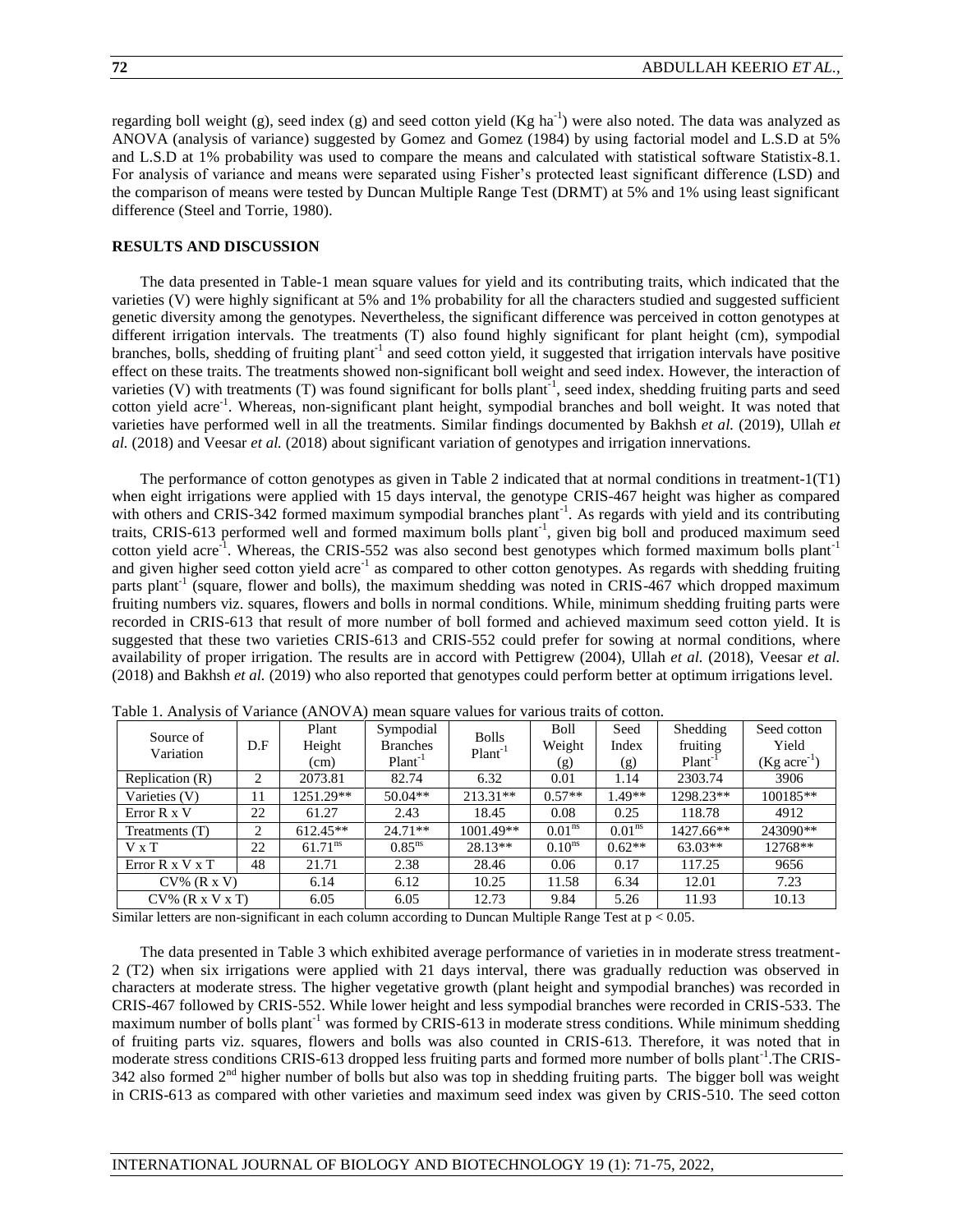yield depends upon with the dual contribution of other traits bolls plant<sup>-1</sup> and boll weight. The utmost seed cotton yield was also given by CRIS-613 due to higher number of boll formation and bigger boll weight. The CRIS-552 and CRIS-533 also performed better moderate stress and given higher seed cotton yield as compared with remaining varieties. Mert (2005) and Basal *et al.* (2009) reported similar findings that irrigation stresses reduced seed cotton yield, boll weight (g) and bolls plant<sup>-1</sup>. Soomro *et al.* (2011) documented that genotypes performance is differ in optimum and under irrigation stress condition.

|                  | Plant                    | Sympodial             | <b>Bolls</b>           | Shedding             | <b>Boll</b>            | Seed               | Seed cotton                |
|------------------|--------------------------|-----------------------|------------------------|----------------------|------------------------|--------------------|----------------------------|
| Varieties        | Height                   | <b>Branches</b>       | $Plant-1$              | fruiting             | Weight                 | Index              | Yield                      |
|                  | (cm)                     | $Plant-1$             |                        | $Plant-1$            | (g)                    | (g)                | $(Kg \, \text{acre}^{-1})$ |
| CRIS-5A          | $141.3^{b}$              | $27.8^{b-e}$          | 37.0 <sup>h</sup>      | $96.3^{\text{abc}}$  | $2.4^{\overline{b-e}}$ | $5.2^{\rm d}$      | 943 <sup>ef</sup>          |
| CRIS-9           | $136.\overline{7^{bc}}$  | $27.3^{\text{de}}$    | $37.5^{gh}$            | 86.0 <sup>cd</sup>   | 2.6 <sup>bcd</sup>     | 7.2 <sup>abc</sup> | $1016$ <sup>de</sup>       |
| <b>CRIS-129</b>  | $118.4^{\text{eff}}$     | $26.8^{\text{de}}$    | 42.9 <sup>ef</sup>     | $85.4^{\text{cd}}$   | 2.6 <sup>bcd</sup>     | 7.7 <sup>abc</sup> | $1289^{b}$                 |
| <b>CRIS-134</b>  | $137.3^{bc}$             | $27.4^{\text{de}}$    | $42.3$ <sup>ef</sup>   | 89.3 <sup>bcd</sup>  | $2.3^{\text{cde}}$     | 7.5 <sup>abc</sup> | 1116 <sup>cd</sup>         |
| <b>CRIS-342</b>  | 124.9 <sup>def</sup>     | $30.5^{\overline{a}}$ | $53.8^{b}$             | $98.8^{ab}$          | $2.2^{de}$             | $6.9^{bc}$         | 1089 <sup>cd</sup>         |
| <b>CRIS-467</b>  | $157.3^{\overline{a}}$   | $29.9^{ab}$           | 46.2 <sup>de</sup>     | $102.5^{\text{a}}$   | 2.5 <sup>bcd</sup>     | 6.7 <sup>bc</sup>  | 843 <sup>f</sup>           |
| <b>CRIS-508</b>  | $138.9^{bc}$             | $27.7^{\text{cde}}$   | $41.5^{fg}$            | 86.8 <sup>cd</sup>   | $2.0^e$                | $7.0^{bc}$         | 943 <sup>ef</sup>          |
| <b>CRIS-510</b>  | $119.9^{\text{eff}}$     | $29.6$ <sup>abc</sup> | $52.1^{bc}$            | $68.5$ <sup>ef</sup> | $2.8^{ab}$             | $8.1^{ab}$         | $1058^{\text{cde}}$        |
| <b>CRIS-533</b>  | $114.5$ <sup>f</sup>     | $24.3^f$              | $52.\overline{1^{bc}}$ | $60.7^{\frac{1}{9}}$ | $2.3^{\text{cde}}$     | $6.5^{\text{cd}}$  | $1168^{bc}$                |
| <b>CRIS-543</b>  | $127.8^{\overline{cde}}$ | 25.9 <sup>ef</sup>    | $48.0^{\overline{cd}}$ | $77.9^{de}$          | 2.7 <sup>bc</sup>      | $7.0^{bc}$         | $871^{\mathrm{f}}$         |
| <b>CRIS-552</b>  | $128.\overline{3^{cde}}$ | $28.8^{a-d}$          | $54.6^{b}$             | $84.4^d$             | $2.3^{\text{cde}}$     | 7.3 <sup>abc</sup> | $1261^b$                   |
| CRIS-613         | 133.2 <sup>bcd</sup>     | $27.7^{\text{cde}}$   | $59.2^{\rm a}$         | 54.1 <sup>g</sup>    | $3.2^{\mathrm{a}}$     | $8.5^{\mathrm{a}}$ | $1434^a$                   |
| CD 5%            | 11.65                    | 2.30                  | 4.05                   | 11.56                | 0.48                   | 1.46               | 132.80                     |
| CD <sub>1%</sub> | 15.43                    | 3.11                  | 5.50                   | 15.84                | 0.66                   | 1.99               | 180.50                     |
| CV <sub>0</sub>  | 5.23                     | 4.87                  | 5.05                   | 8.33                 | 11.59                  | 12.14              | 7.22                       |

Table 2. Mean performance of varieties at  $T_1=8$  Irrigations (15 days interval) normal condition.

Similar letters are non-significant in each column according to Duncan Multiple Range Test at p < 0.05.

|  |  | Table 3. Mean performance of varieties at $T_2=6$ Irrigations (21 days interval) moderate stress. |  |  |  |  |  |  |  |  |
|--|--|---------------------------------------------------------------------------------------------------|--|--|--|--|--|--|--|--|
|--|--|---------------------------------------------------------------------------------------------------|--|--|--|--|--|--|--|--|

|                  | Plant                    | Sympodial           |                           | Shedding           | Boll               | Seed               | Seed cotton                |
|------------------|--------------------------|---------------------|---------------------------|--------------------|--------------------|--------------------|----------------------------|
| Varieties        | Height                   | <b>Branches</b>     | <b>Bolls</b><br>$Plant-1$ | fruiting           | Weight             | Index              | Yield                      |
|                  | (cm)                     | $Plant-1$           |                           | $Plant-1$          | (g)                | (g)                | $(Kg \, \text{acre}^{-1})$ |
| CRIS-5A          | $136.4^{bc}$             | $26.3^{ab}$         | 41.1 <sup>bcd</sup>       | $98.3^{bc}$        | $2.8^{ab}$         | 7.6 <sup>abc</sup> | $944^{cd}$                 |
| CRIS-9           | 132.6 <sup>bcd</sup>     | $26.0^{ab}$         | $35.0^\circ$              | $95.7^{bc}$        | $2.8^{ab}$         | 6.0 <sup>def</sup> | 799 <sup>ef</sup>          |
| <b>CRIS-129</b>  | $116.7^{\text{ef}}$      | $25.1^{bc}$         | $36.5^{\text{de}}$        | $94.1^{\text{cd}}$ | 2.5 <sup>abc</sup> | 7.8 <sup>abc</sup> | $1089^{b}$                 |
| <b>CRIS-134</b>  | $125.3^{\circ f}$        | $26.1^{ab}$         | 40.0 <sup>cde</sup>       | $97.0^{bc}$        | $2.3^{bc}$         | 5.8 <sup>ef</sup>  | $871$ <sup>def</sup>       |
| <b>CRIS-342</b>  | $120.3^{\text{def}}$     | $27.7^{ab}$         | $46.1^{ab}$               | 111.9 <sup>a</sup> | $2.3^{bc}$         | 5.9 <sup>def</sup> | 944 <sup>cd</sup>          |
| <b>CRIS-467</b>  | $154.3^{\overline{a}}$   | $28.\overline{5^a}$ | $44.0^{\text{abc}}$       | $103.3^{b}$        | $2.8^{ab}$         | $7.2^{a-d}$        | $1016^{bc}$                |
| <b>CRIS-508</b>  | $141.5^{ab}$             | $26.5^{ab}$         | 38.9 <sup>cde</sup>       | $86.1^{\text{de}}$ | $2.0^\circ$        | 5.4 <sup>f</sup>   | 798 <sup>f</sup>           |
| <b>CRIS-510</b>  | $114.1^{\overline{ef}}$  | $27.5^{ab}$         | 44.5 <sup>abc</sup>       | $77.7^f$           | 2.7 <sup>ab</sup>  | $8.5^{\circ}$      | 943 <sup>cde</sup>         |
| <b>CRIS-533</b>  | $111.\overline{5}^{f}$   | $22.7^{\circ}$      | $39.1^{\text{cde}}$       | 78.7 <sup>ef</sup> | 1.9 <sup>c</sup>   | $6.6^{\text{c-f}}$ | $1119^{b}$                 |
| <b>CRIS-543</b>  | 139.7 <sup>abc</sup>     | $28.3^a$            | 41.2 <sup>bcd</sup>       | 79.1 <sup>ef</sup> | $2.8^{ab}$         | $6.9^{b-e}$        | 943 <sup>cde</sup>         |
| <b>CRIS-552</b>  | $127.6^{b-e}$            | $27.9^{ab}$         | 44.5 <sup>abc</sup>       | 92.9 <sup>cd</sup> | 2.5 <sup>abc</sup> | $8.2^{ab}$         | $1123^b$                   |
| CRIS-613         | $128.\overline{4^{b-e}}$ | 26.7 <sup>ab</sup>  | $49.9^{\rm a}$            | $71.3^f$           | 3.1 <sup>a</sup>   | $8.4^{\mathrm{a}}$ | $1371^{\rm a}$             |
| CD 5%            | 14.62                    | 2.87                | 5.93                      | 8.01               | 0.64               | 1.31               | 144.41                     |
| CD <sub>1%</sub> | 19.88                    | 3.91                | 8.06                      | 10.87              | 0.88               | 1.78               | 196.28                     |
| CV <sub>0</sub>  | 6.69                     | 6.39                | 8.39                      | 5.22               | 15.07              | 11.07              | 8.56                       |

Similar letters are non-significant in each column according to Duncan Multiple Range Test at p < 0.05.

Significant reduction was observed in various plant characters under water deficit conditions at treatment-3, when only four irrigations were applied with 29 days of interval (Table 4). Higher vegetative growth, height and sympodial branches was observed in CRIS-467 and CRIS-508 under water deficit conditions. While, these genotypes formed less bolls with higher shedding of fruiting parts, ultimately lowering seed cotton yield. The higher number of bolls, boll weight, seed index and maximum seed cotton yield was found in genotype CRIS-613 which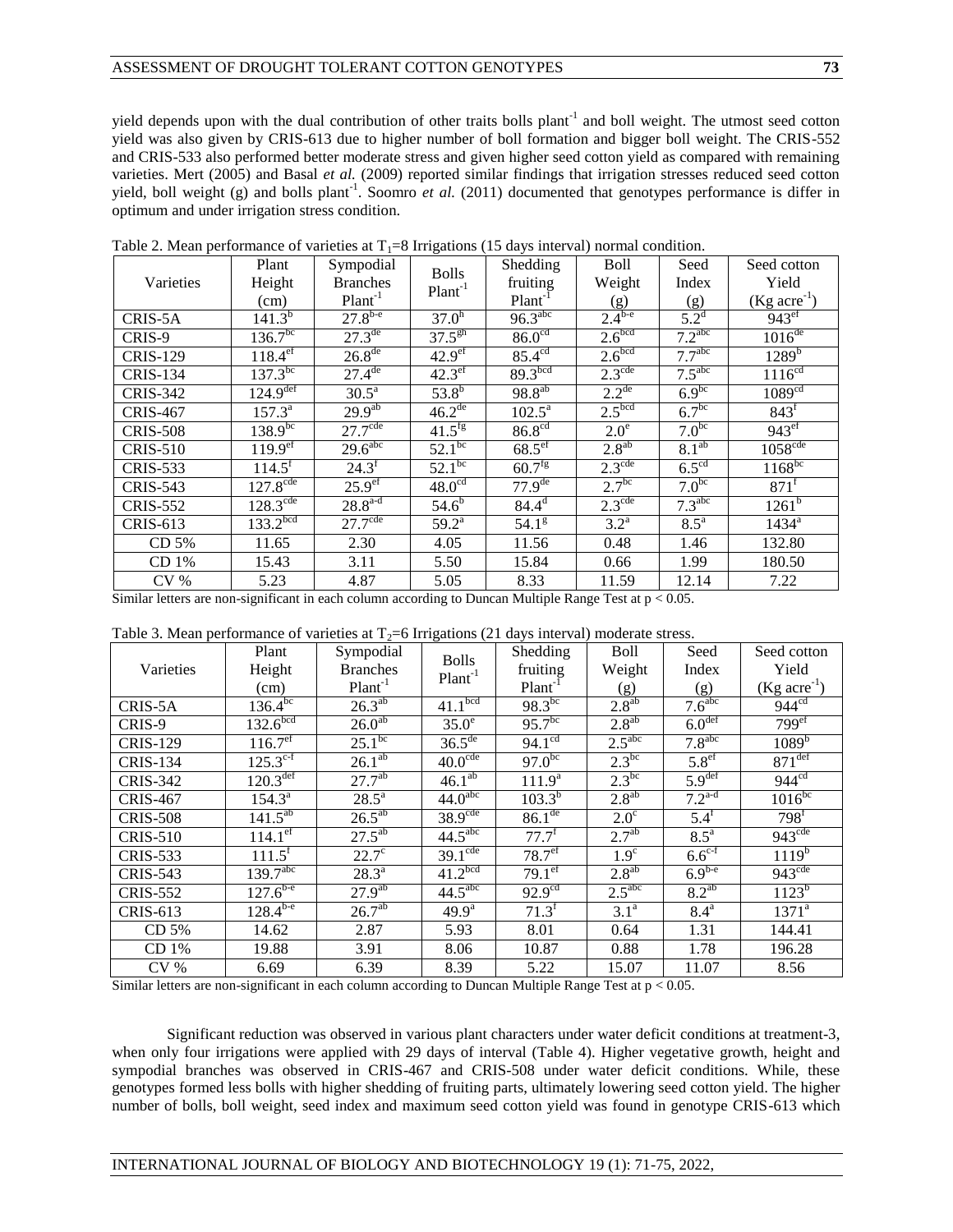performed outstandingly under water deficit conditions when four irrigations were applied at 29 days interval. It was also noted that due to less irrigations, minimum fruiting parts were dropped by CRIS-613 and proved as drought tolerant variety as compared with other genotypes. The CRIS-552 and CRIS-533 were also found good varieties under water deficit conditions with 2<sup>nd</sup> higher yielding varieties. Above results were comparable with Bakhsh *et al.* (2018) and Veesar *et al.* (2018) that the reduction in traits take place under water deficit conditions. Gwathemy *et al.* (2011) documented that water stress increases shedding of buds and flowers and boll retention. Iqbal *et al.* (2010), *Baloch et al. (2011)* and Niu *et al.* (2013) who reported that water deficit tolerance varied with genotypes.

|                  | Plant Height             | Sympodial              | <b>Bolls</b>           | Shedding               | <b>Boll</b>          | Seed               | Seed cotton                |
|------------------|--------------------------|------------------------|------------------------|------------------------|----------------------|--------------------|----------------------------|
| Varieties        | (cm)                     | <b>Branches</b>        | $Plant-1$              | fruiting               | Weight               | Index              | Yield                      |
|                  |                          | $Plant-1$              |                        | Plant <sup>-1</sup>    | (g)                  | (g)                | $(Kg \, \text{acre}^{-1})$ |
| CRIS-5A          | $125.3^{b-e}$            | $25.0^{\text{cd}}$     | $28.5^{\text{f}}$      | $104.1^{bc}$           | $2.5^{\text{cde}}$   | $7.3^{bc}$         | 799 <sup>d</sup>           |
| CRIS-9           | $131.\overline{4^{bc}}$  | 24.8 <sup>cd</sup>     | $32.7^{\text{de}}$     | $102.6^{bc}$           | $2.2^{\text{ef}}$    | 6.3 <sup>d</sup>   | $654^e$                    |
| <b>CRIS-129</b>  | $113.\overline{7}^{erg}$ | $23.0^\circ$           | $33.1^{\text{de}}$     | $97.5^\circ$           | $2.1^{\rm f}$        | $5.5^{\circ}$      | 871 <sup>cd</sup>          |
| <b>CRIS-134</b>  | $123.0^{b-f}$            | 25.3 <sup>bcd</sup>    | 35.9 <sup>cd</sup>     | $100.9^{bc}$           | $2.2^{\text{ef}}$    | 6.1 <sup>d</sup>   | $944^{bc}$                 |
| <b>CRIS-342</b>  | $116.9^{d-g}$            | $26.3^{\text{abc}}$    | $39.1^{bc}$            | $122.9^{\overline{a}}$ | $2.4^{\mathrm{c-f}}$ | $7.3^{bc}$         | $944^{bc}$                 |
| <b>CRIS-467</b>  | $149.9^a$                | 26.9 <sup>ab</sup>     | $31.5^{\text{ef}}$     | $110.4^b$              | 3.0 <sup>ab</sup>    | 7.9 <sup>a</sup>   | 799 <sup>d</sup>           |
| <b>CRIS-508</b>  | $132.\overline{9^{b}}$   | $24.\overline{2^{de}}$ | $37.3^{bc}$            | $104.1^{bc}$           | 2.3 <sup>def</sup>   | 7.0 <sup>c</sup>   | 799 <sup>d</sup>           |
| <b>CRIS-510</b>  | $110.6^{\text{fg}}$      | $27.\overline{0^{ab}}$ | $37.4^{bc}$            | 85.6 <sup>de</sup>     | 2.7 <sup>bc</sup>    | $8.3^{\circ}$      | 871 <sup>cd</sup>          |
| <b>CRIS-533</b>  | $104.5^{\rm g}$          | $20.6^{\rm f}$         | $33.2^{de}$            | $82.3^e$               | 2.3 <sup>def</sup>   | 6.0 <sup>de</sup>  | $1017^{\rm b}$             |
| <b>CRIS-543</b>  | $121.6^{b-f}$            | $27.4^{\rm a}$         | 35.8 <sup>cd</sup>     | $85.3^{\text{de}}$     | $2.6^{\text{cd}}$    | 8.0 <sup>a</sup>   | 871 <sup>cd</sup>          |
| <b>CRIS-552</b>  | $119.2^{\text{c-f}}$     | $26.5$ <sup>abc</sup>  | $41.\overline{2^{ab}}$ | 95.7 <sup>cd</sup>     | $2.5^{\text{cde}}$   | $7.8^{ab}$         | $1017^{\rm b}$             |
| <b>CRIS-613</b>  | 126.9 <sup>bcd</sup>     | $24.\overline{3^{de}}$ | 44.1 <sup>a</sup>      | $70.1^{\rm f}$         | 3.1a                 | $8.2^{\mathrm{a}}$ | $1118^a$                   |
| CD 5%            | 12.87                    | 1.76                   | 3.94                   | 11.54                  | 0.36                 | 0.53               | 76.80                      |
| CD <sub>1%</sub> | 17.49                    | 2.40                   | 5.36                   | 15.68                  | 0.49                 | 0.72               | 104.39                     |
| CV %             | 6.18                     | 4.16                   | 6.50                   | 7.04                   | 8.66                 | 4.39               | 5.48                       |

Table 4. Mean performance of varieties at  $T_3=4$  Irrigations (29 days interval) water deficit.

Similar letters are non-significant in each column according to Duncan Multiple Range Test at p < 0.05.

## **REFERENCES**

- Basal, H., N. Dagdelen, A. Unay and E. Yilmaz (2009). Effects of deficit drip irrigation ratios on cotton (*Gossypium hirsutum* L.) yield and fiber quality. *J. Agron. Crop Sci.,* 195: 19-29.
- Bakhsh, A., M. Rehman, S. Salman and R. Ullah (2019). Evaluation of cotton genotypes for seed cotton yield and fiber quality traits under water stress and non-stress conditions. *Sarhad J. Agric.,* 35(1): 161-170.
- Baloch, M. J., N.U. Khan, W.A. Jatoi, G. Hassan, A. A. Khakhwani, Z.A. Soomro and N.F. Veesar (2011). Drought tolerance studies through WSSI and stomata in upland cotton. *Pak. J. Bot.,* 43(5): 2479-2484.
- Choudhary, F.K., R.M. Rivero, E. Blumwald and R. Mittler (2017). Reactive oxygen species, abiotic stress and stress combination. *Plant J.,* 90(5): 856-867.
- Cotton Review (2020). Monthly statistically bulletin. *Pakistan Central Cotton Committee*, 53 (12):1-12.
- Gerik, T.J., K.L. Faver, P.M. Thaxton and K.M. El-Zik (1996). Late season water stress in cot ton: I. Plant growth, water use, and yield. *Crop Sci.,* 36(4): 914–921.
- Grimes, D.W., W.L. Dickens and W.D. Anderson (1969). Functions for cotton (*Gossypium hirsutum* L.) production from irrigation and nitrogen fertilization variables: II. Yield components and quality characteristics. *Agron. J.,* 61: 773–776.
- Gomez, K.A. and A.A. Gomez (1984). *Statistical Procedures for Agricultural Research*. John Wiley and Sons. Inc. London. UK  $(2^{nd}$  Ed.). Pp. 13-195.
- Gwathmey, C.O., B.G. Leib and C.L. Main (2011). Lint yield and crop maturity responses to irrigation in a shortseason environment*. The J. of Cotton Sci.,* Baton Rouge. 15(1): 1-10.
- Iqbal, K., F.M. Azhar, I.A. Khan and E. Ullah. (2010). Assessment of cotton (*Gossypium hirsutum*) germplasm under water stress condition. *Int. J. Agric. Biol.,* 12(2): 251-255.
- Jayalalitha, K., Y.A. Rani, S.R. Kumari and P.P.L. Rani (2015). Effect of water stress on morphological, physiological parameters and seed cotton yield of Bt. cotton (*Gossypium hirsutum* L.) hybrids. *Int. J. Fodd. Agric. Vet. Sci.,* 5(3): 99-112.